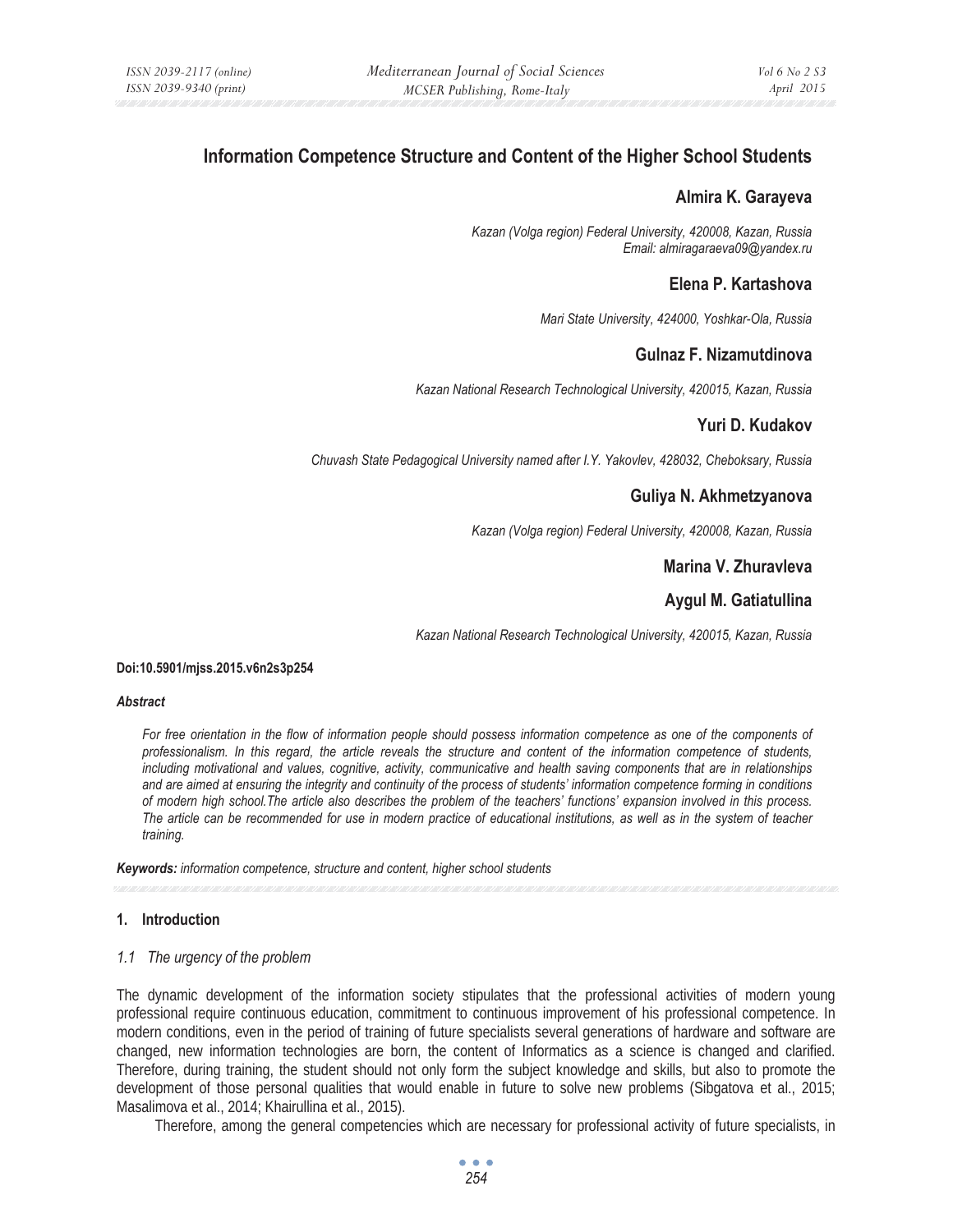addition to personal and interpersonal competencies, we identify information competencies under which cognitive abilities are understood, i.e. the perception and use of ideas and thoughts; methodological abilities-time management, decision making, strategy choice, and so on; information and communication skills, the ability to extract, analyze, and effectively use information.

# *1.2 Information competence, information culture, information literacy*

The concept of "information competence" and "information culture" are basic in information and cultural approach. K. Tyner suggests definition of "information literacy" as "the ability to find, evaluate and effectively use information in personal and professional activities" (Tyner, 1998.). A. C. Khutorsky (2002), understands informational competence the following way: using real objects (TV, tape recorder, telephone, Fax, computer, printer, modem) and information technology (audio - video, e-mail, media, Internet) skills to search, analyze and select the necessary information, to organize, convert, keep and send it are formed (Khutorsky, 2002). This competence provides future teachers' activity skills in relation to the information contained in academic subjects and educational fields, as well as in the surrounding world.

Currently, the problem of students' information competence formation is becoming increasingly important from both science and practice. To date, a large number of technologies and teaching techniques based on efficient approaches to knowledge transferring to students, his cognitive abilities' development are developed and implemented. But does this mean that the presented technologiesare able to solve the problems posed by advanced professional education: the formation of a competitive specialist, not satisfied with ready-made recipes for every occasion of life, able to find new solutions by optimal ways? Analysis of contemporary interpretations of the term "information competence" (Trishina, 2005; Zaitseva, 2002; Piyavski, 2009 and others) showed that in modern conditions the quality personal characteristic is understood as a new literacy, which includes skills of active, independent information processing by man (Zaitseva, 2002; Trishina, 2005).

#### *1.3 The content of the information competence*

Information competence includes the following elements:

- 1. Theoretical knowledge, practical skills of information technology using (IT) in professional activities.
- 2. Creativity in information technology application to practical tasks' solution, as well as in information processing, storage and transmission organization.
- 3. Flexibility of thinking, the ability to self-education and professional development in the field of information technology.
- 4. Formed worldview and system of personal values and life priorities (Slastenina, 2007).

Modern competitive specialist in almost any sphere of professional activity uses information technology in various fields, namely: to search for the information required in his professional field of activity; for storage of the documentation required in professional practice; for the presentation in the information space, contributing to the competitiveness of modern specialists; for implementation linkages with other actors; for participation in grant activities.

Information competencies for competitive expert means:

- skills to work with different information sources (books, textbooks, reference books, atlases, maps, encyclopedias, directories, dictionaries, CD-ROMs, Internet);
- independent search, extraction, systematization, analysis and selection of necessary information for educational problems' solution, its organization, reform, preservation and transmission;
- orienteering in information flows, and the ability to highlight the most important and necessary information;
- the ability to consciously perceive the information disseminated through media channels;
- proficiency in the use of information devices and information technologies;
- knowledge of various computer graphic editors for the application of these technologies in the creation of advertising texts and images that will bring the right information to the recipient in the most accessible form (CorelDraw; PowerPointu so on) (Khutorsky, 2002).

It follows from the above said that currently needs in the formation of students' information competence of higher education in terms of undergraduate dictate that a modern University should be focused more on productive teaching methods aimed at the development of the creative potential of the future specialist.

Psychological science distinguishes between two main types of intellectual works: reproductive (reproducing) and productive (creative, search).Reproductive activity is done according the sample, by order, it is reproduction, or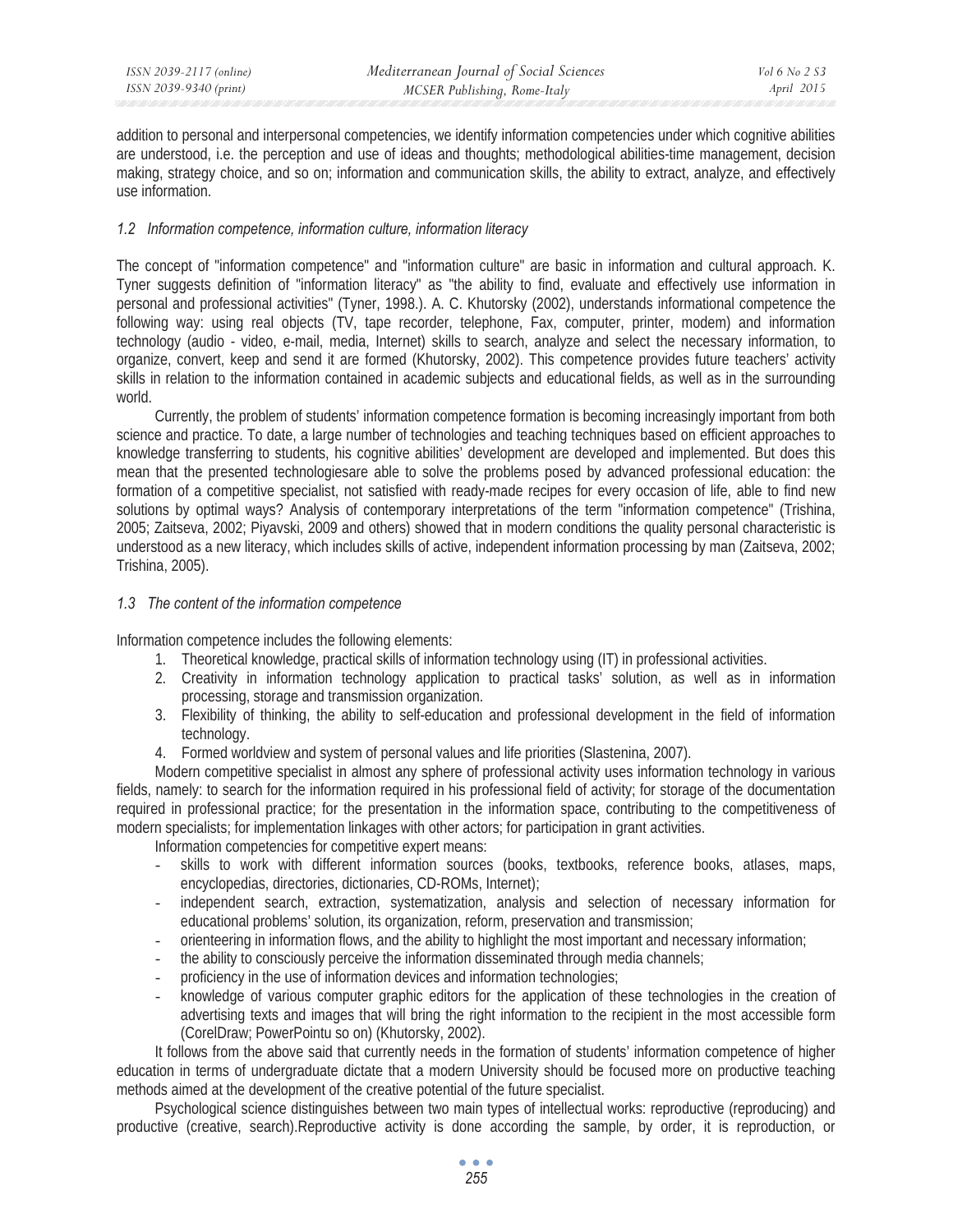identification of already known relations,it is the most economical way of acquiring knowledge, without which students, especially first year students, will not study. In the process of productive activitythe reproductive one is not excluded, but it becomes auxiliary. In the framework of productive activities the learned earlier algorithm allows to find new knowledgein non-standard situations, to build up new rules of action and individual learning algorithm. While the students look for ways of mental actions independently.

If the student in terms of bachelor degree who is going to work with public relations, based on his own experience in research activity independently "produces" knowledge in the learning process, and does not only receive them ready, he will tend to act similarly in his future careers. In the formation of information competence a conscious learning more clearly identification of characteristics of the basic concepts, the expansion of knowledge, the formation of different abilities and skills, ensuring continuity with other disciplines are taken place.

# **2. Literature Review**

Analysis of research approaches to the content disclosure of the term "information competence" shows that this problem is being studied by many scientists (Bershadsky, 2006; Golovko, 2006; Bokareva, 2003; Zavialov, 2005; Zakharova, 2003; Nass, 2009; Kleynosova, 2009; Gulyakin, 2010; Zeer, 2000; Filatova, 2005; Ivonin, 1999; Karakozov, 2000; Bespalov, 2003 and .etc.), who believe that we should not consider information competence as a set of strictly defined quality characteristics because of different specialties varies it in the course of professional training and professional work according the content and volume of special knowledge.

Revealing the essence of the concept "information competence of students", A. A. Mukasheva (2009), includes an individual's ability to apply specialized knowledge and skills in the field of computer and information technologies to solve professional tasks, for professional self-development and self-improvement (Mukasheva, 2009). Accordingly, it is possible to define the following structural components of this competence: cognitive, activity, creative, axiological, the content of which is determined by the complexity of the professional functions of a specialist, increasing of his role in the development of production in the conditions of information society.

Additionally, there is need of differentiation of the educational process, the split of personal qualities. On this basis, Y. A. Plotonenko (2009), identifies the following structural and content components of information competency:

- cognitive-content component, characterized by students' holistic knowledge about the information environment, providing the experience of information activity and orientation in the environment, awareness of the objectives and their capabilities in the implementation of information activities, defining the system of specific practical skills of working with information, the optimal use of information systems and technologies, their development and support in multilateral professional activities, selection and accumulation of the necessary information about the possibilities of information technology in meeting the educational and cultural needs;
- socio-communicative component, which includes the principles and rules of behavior in information and communication systems in terms of human interaction with computer and information environment that involves students' abilities in a flexible and constructive dialogues makingas "person - person", "human – computer", "human - computer - human" and understanding of ethical, moral, and aesthetic standards prevailing in these relationships;
- value-motivational component, which is a system that combines students' position and setting, valuable attitude to the objects and phenomena of rapidly changing information environment, an adequate representation of the global information space, information interaction in it, the opportunities and challenges in human understanding; it is associated with students' knowledge about the value priority of human life, health, and spiritual development of the individual;role of information technology in the development of modern civilization; legal, ethical and moral standards of work in the information environment; information security of society and the individual, about the advantages and disadvantages, diagnosis and prognosis of society and humanlife informatization process (Plotonenko, 2009).

In many contemporary studies the students' information competence formation is seen as a strategic factor in their preparation for future careers, providing the ability to navigate in conditions of a constant information volume increase used to solve professional problems and in lifelong learning. Besides, there are value-motivational, cognitive, technological, reflexive components of students' information competence.

Accordingly, the structure of students' information-communicative competence N.B. Strekalova (2009), defines as the aggregate of the following components, which can also be referred to specialists in public relations:

- information retrieval component, indicating the information seeking technologies possession in electronic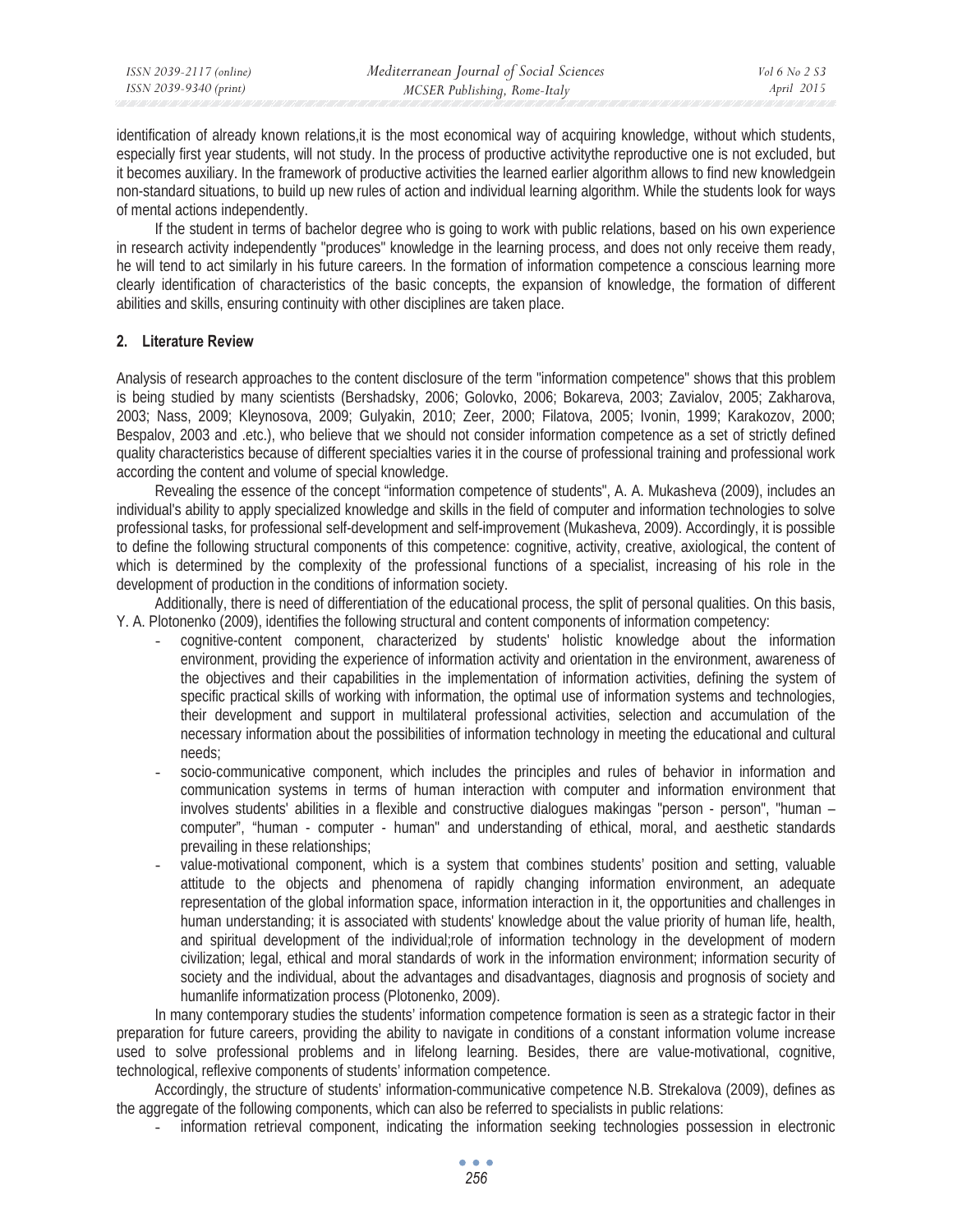networks of different types and work principles possessionin hypertext systems, information placement technologies possession in the global network;

- information management component, showing the development of electronic control and management technology of material and human resources, implementation of electronic document management and use of legal-reference systems;
- communication component, reflecting the willingness to use information transmission technologies via electronic networks and non-verbal communication, principles of electronic mail;
- text and visual components, indicating the possession of technologies for the creation and processing of electronic texts of various styles, electronic presentations and hypertext;
- hardware-system component, reflecting the willingness to use hardware-technical base of information and communication technologies and knowledge of the basic principles of storing, collecting and displaying information (Strekalova, 2009).

# **3. Results and Discussions**

# *3.1 The components of students' information competence formation*

Taking into account the proposed points of view in psychological and pedagogical literature on the component composition of information competence formation, it is recommended to allocate motivationally-axiological, cognitive, activity, communicative and health-preserving components of information competence formation of future specialists in public relations, and to consider them from the perspective of client-oriented environment.

# *3.1.1 Motivational-value component*

Motivational-value component of students' information competence formation includes motives, values, feelings and emotions caused by the interaction of the selected components and creating favorable learning and educating the clientoriented environment. The selection of this component facilitates consideration of the real interests and needs of not only students, but also future customers, their advertised services and products and increase their motivation to information activities through the creation of natural wishto communicate with the client, their value orientations and emotionalevaluative attitude to the learned content of education, as well as independence and activity, both in educational and in extra-curricular process.

# *3.1.2 The cognitive component*

This componentprovides mastering the knowledge body about information activity, its peculiarities and regularities. This component works on the implementation of the content and information functions, contributes to the information functioning in the students' minds about the basic facts, concepts, revealing the essence of information competence. The content of the cognitive component includes information knowledge based on interdisciplinary, integration of the Humanities, Sciences and professional components, deep inner science of the unity of all disciplines, allowing to assess the customers' capabilities, needs and preferences;

# *3.1.3 Activity component*

Activity component involves the ability to apply knowledge in information activities, namely the ability to use modern information technologies and networks for effective communication, including foreign students, skills of self-presentation in the information space, participation in grant activities focused on the needs and preferences of customers;

# *3.1.4 Communicative component*

This component is characterized by the skill and ability of students to apply information knowledge and methods of cooperation in the information space.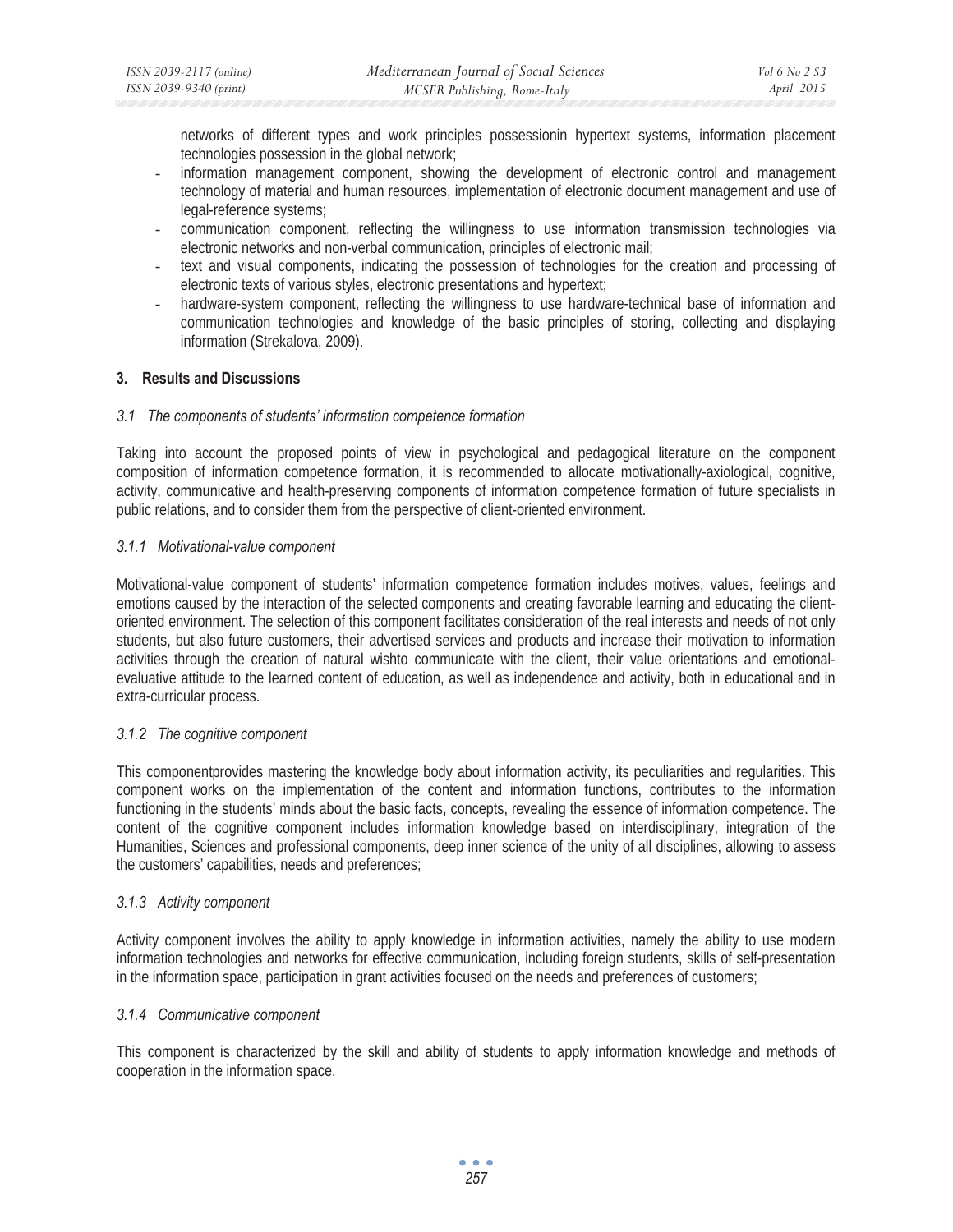### *3.1.5 Health saving component*

Health saving component aims at preserving and strengthening the health of future specialists in the course of their professional activities related to information technology, which includes knowledge about irregularities in their health that may have an impact their future and their timely correction.

### *3.2 Functions of information competence of a higher school teacher*

As functions of information competence of a teacher demonstrating actual client-customer relations, the following are presented:

- informational, requiring modernization of the content of teachers' training, orientation on information activities;
- epistemological (cognitive), namely, showing that the teacher in the process of information activities systematizes information knowledge about products, services and potential and actual clients in the process of information resources use in professional activity;
- communicational, manifested in the semantic component, which is expressed on paper and electronic media;
- constructive, involving the teachers' information activity planning and design on the material of the taught subject;
- integrative, namely showing, that the student's person is affected by many factors contributing to the manifestation of his individual properties which are adequate to the objectives of this educational process;
- organizational function, implemented on the basis of the teachers' skills to choose the optimal ways of information activities organizing;
- educational function, including professionally-active component the work with information (knowledge of different sources, forms and methods of work with information, retrieval information systems knowledge, the skills of analysis, synthesis and generalization of information, the ability to present information, the ability to choose the optimal solution), as well as reflexive and communicative component - the creative application of information (the ability to self-control, communication and joint activities, professional information correction, awareness and critical analysis of information activities, creative projects making).

In his research S. Mochenov (2007), notes that the promotion of information technologies in the University requires hard work on the implementation of various projects and organizational procedures related to the integration of information technology with the curricula, computer equipment installing, acquisition and development of special software training, teaching and engineering personnel training, the development of telecommunication systems.

From the above it follows that the Informatization of the University means a new approach to the education quality provision problem, efficiency of scientific activity, requiring changes in the nature of the educational process aimed at developing greater independence of students in educational curricula mastering, disclosure of their capacity in the process of skills acquiring to work with modern software and information resources, including a focus on taking into account the conditions of the client-customer interaction.

# **4. Conclusion**

Thus, in the course of the study, we can conclude that the above-mentioned components of high school students' information competence formation (motivationally-axiological, cognitive, activity, communication, health-preserving) are interrelated, and the absence of one of them destroy the integrity and continuity of the process.However, not all students have the same opportunities that allow them to be genuine entity of information activity. The need for specialists training with information competence puts forward new requirements to modern teacher, whose tasks are expanding and include informational, cognitive, communicative, constructive, integrative, organizational and development functions.

On the basis of research-based findings, we can identify the following organizational-pedagogical conditions of effective students' information competence formation:organization of information-educational environment by enriching the information resources; diagnosis and subsequent monitoring of educational needs, motivations and level of students' knowledge; inclusion of students to educational activities using remote sensing technology; stimulating of independent learning and cognitive activity of students on the basis of information and communication technologies using.

The study does not reveal the fullness of the possibilities of students' information competence forming, and is one of the variants to problem solutions. In the course of work separate components of its formation were defined, which can be used in further pedagogical research on the development of students' information competence. The article can be recommended for use in modern practice of educational institutions, as well as in the system of teachers' training.